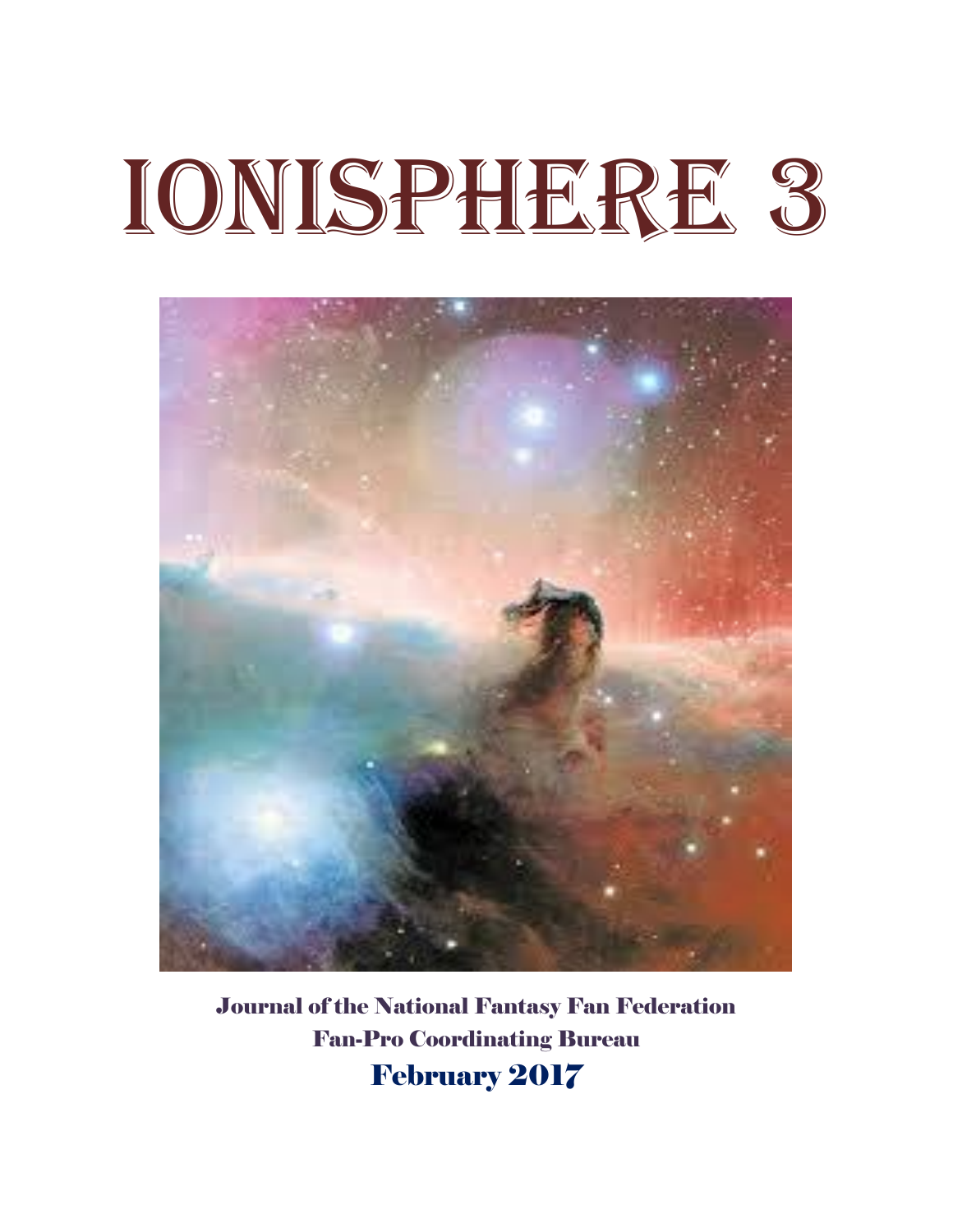Seems from the cover that the magazine should be called Eye-on-a-Sphere, or Ionic Sphere, or Ions and Sphere, but No It Is, Ionisphere, our third issue and marking its first half year as a new N3F publication. We strive to please you each and every issue with good fantastic art. Parting ways with science a bit, our title has an I for an O in its spelling; put these two letters together and you get IO, which may be used as a brief reference to the title. Published bimonthly.

Editor and bureau head is John Thiel,  $kinethiel@comcast.net$  and dwelling at 30 N. 19<sup>th</sup> Street in Lafayette, Indiana (47904).

Pro Contact: Jefferson Swycaffer, [abontides@gmail.com](mailto:abontides@gmail.com)

Fan Contact: Jon David Swartz, [jonswartz@hotmail.com](mailto:jonswartz@hotmail.com)

vacancies: news, conventions, files, authors pages and blogs research.

### Editorial

# IONIC DRIVE

Building another issue, ready on the right and on the left for any action, things are coming along well, to my satisfaction. Now to provide the issue with a little traction, editorial notes from the Thiel faction. We have a lot of work to do here to make this department a real asset to the N3F. We're looking for interdepartmental contacts, interest and activity on the part of the membership. Something is keeping the NFFF inert, and I am wondering if that is not, perhaps, computer problems of some sort. Perhaps we can find where members need assistance with the operation of the system so that it will be properly tuned in to N3F activity. I keep running into glitches myself, and I'm doing all I can to clear up communications problems. Of course we can't change the computer system any, but we can explore the ins and outs of it so that communication is more effective. Theoretically, after two issues of Ionisphere I would be receiving email from the membership. It's easy to do an email and send it here, and something is inhibiting a process that would normally be occurring. It is not normal to receive no feedback on a publication that is integral to the NFFF. Are these computer problems, or is it the result of politicking behind the scenes, to the exclusion of making the overt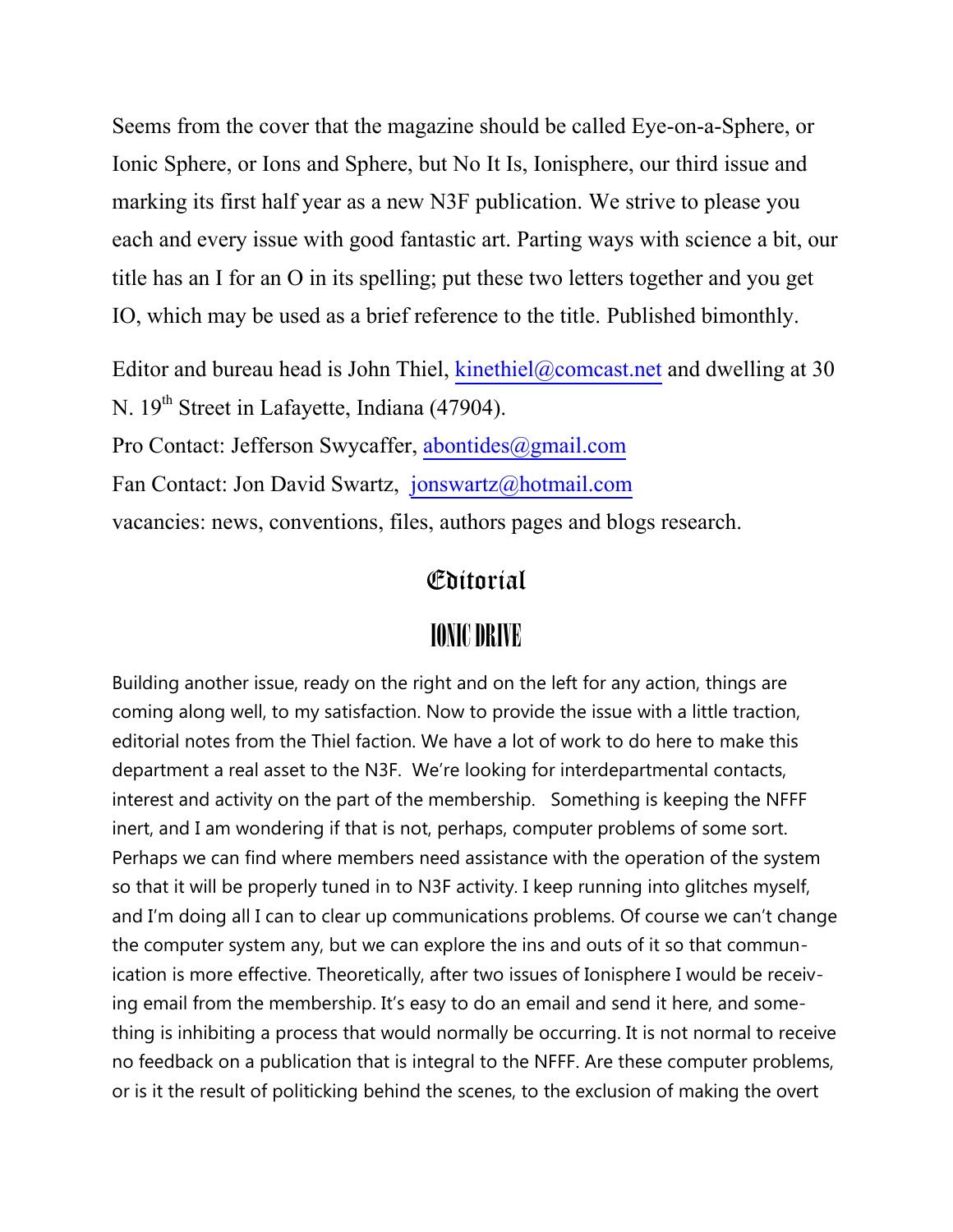scene? Are there power struggles within the NFFF? There used to be, when I was a member over two decades ago. In fact, sometimes most of the action was power conflicts, as if it were the function of the NFFF to arrange itself according to one design or another and see who could make out in it how. People might have forgotten what the NFFF is supposed to be as a functioning organization, with activities that are beneficial to the membership. Take notice of the fine magazine that has been produced recently with story contest entrants having their stories distributed—that is success among people active in the creativity department, and a good example of what the organization is really meant to do. The revival of Tightbeam is a good thing, too, for it is therein that activities take place. Reviews and discussions are all in order.

Not that the structure of the organization is a matter of no account. It's interesting to see what can be done here, and how various projects work out. It's interesting to keep pace with science fiction, and when things seem to be lagging in the success of science fiction as a literature, to see what we can contribute. How the NFFF is run is always a matter of interest, and what's being done in it is *per se* also a matter of interest; there's a lot to be had from just functioning within it. But we don't want this to overwhelm what's within the organization, particularly since it gets bogged down in controversy which would be eased if we had other things in order. We want members to relate to one another, not show adeptness in conflict.

Of course, that's what the fan-pro coordinating bureau is all about, interrelationship, functioning together rather than as worthy antagonists. Save that for wargames. You have to function together even to have a wargame; there has to be something there, not just the action. Toward what purpose is NFFF activity headed? Perhaps toward itself—in the past I've pointed out to the NFFF that being in it is an end in itself—the factor of enjoyment and interest in literature has been lacking at various times. An artist wants to do art, not sell it. Being an artist need not have a profit. Art is one of those things that money can buy; if you have money, you can go to a movie. So where is our satisfaction with being in the NFFF? Do we want to go somewhere else from here? You have it made when you are a member of an organization, now all you want is for there to be something going on in that organization.

That's what we want here: valid interaction between fans and pros, to make us the unity in science fiction that is so necessary in the pursuit of literature.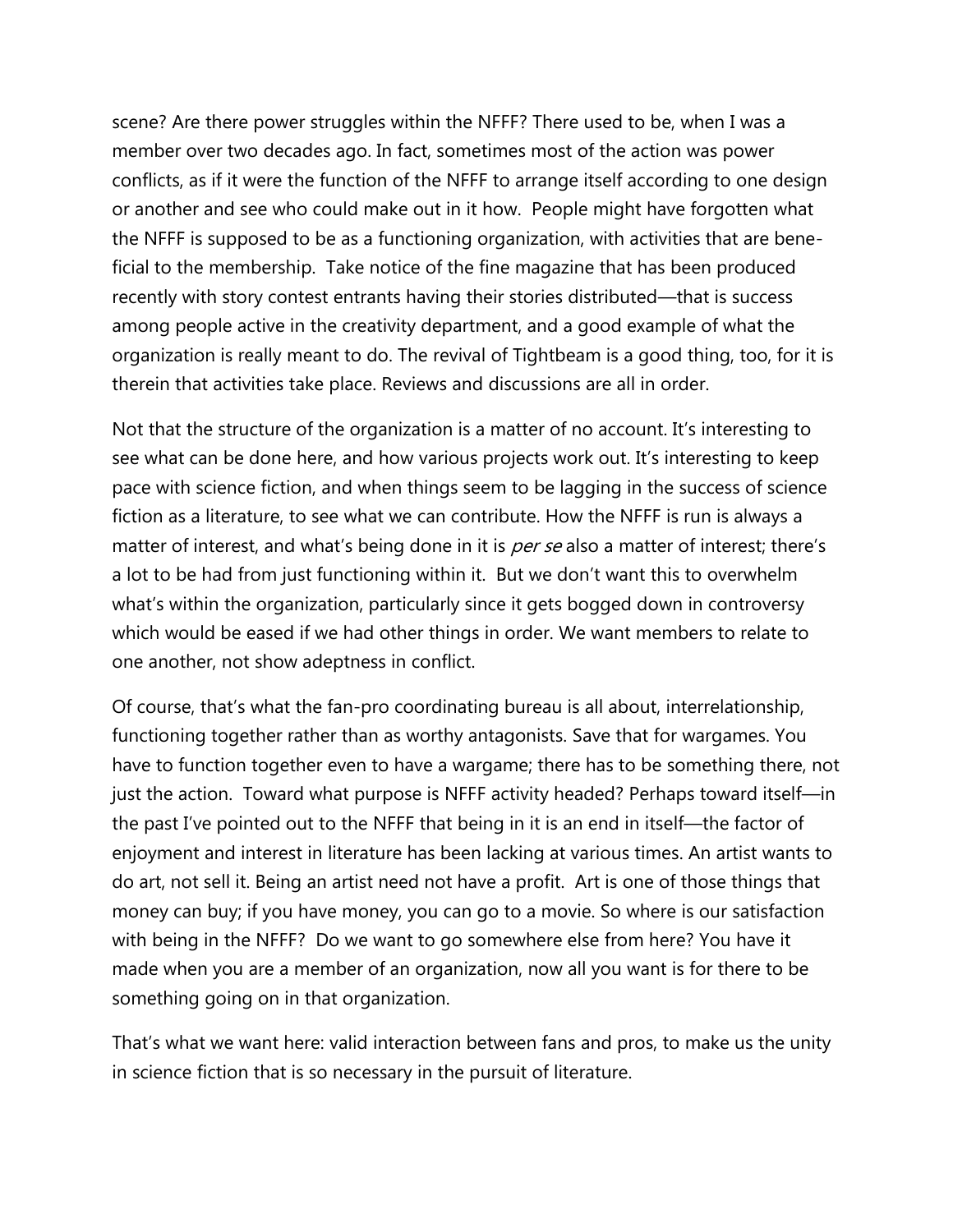In demonstration of what was said above, our first interview is with a former NFFF member who is now an author.

#### **IONISPHERE INTERVIEWS PAULETTE FORSHEY**

**George Phillies told Paulette Forshey that she might do an interview for Ionisphere in the following message: I have been telling people, not entirely effectively, that supernatural and scientifictional modern romance novels are part of science fiction, widely defined, and am delighted to hear from a writer who produces them. As you were a member 35 years ago, you may remember the Fan-Pro Activities Coordinating Bureau. BuHead John Thiel has very recently returned after an extended time elsewhere and is again producing zine Ion\*i\*sphere, dealing with fan and pro activities and interviewing fen and pros. You would clearly be an interesting choice.** 

**He also asked her about rejoining the NFFF and she said she might consider it.**

**I also encouraged her to rejoin when I got the interview ready. She said, "I'd love to do an interview for you!" and sent me a bio to help get things started. Here is that bio:**

**J. Paulette Forshey is an award-winning author who lives in a small Ohio town with her husband and a rescue Papillion. Her mornings belong to her writing, her days are spent loving her eight grandbabies, and her nights belong to her husband, the inspiration for her heroes.**

**Paulette writes romance in the categories of paranormal, fantasy, contemporary, and erotica. She is a two times winner (2011-2013) of the Northeast Ohio Writers of America Book in a Year contest, Published Author Novella division, 1st place Winner, National Fantasy Fan Federation Short Story Contest, 1st place winner, Midwest Writers' Conference: Non-Fiction Great Beginnings, and she was a staff writer for nine years with Celestial Toybox ('zine of The National Museum of Science Fiction) and part of their issue #16 which won the Star Wars Star aWards "Best 2000 Multi Media Zine" award. In addition, she's been a featured author on the WordShack dot com International Web Site.**

**She is a PAN (Published Author Network) member of the Romance Writers of America, and a member of the Central Ohio Fiction Writers, Southeastern Ohio Novel Writing Group, Northeast Ohio Romance Writers of America, and the Fantasy, Futuristic & Paranormal Chapter of RWA. At present she's published with Sizzler Editions, a division of Renaissance E-Books and an Independent Published Author on Create Space and Smashwords. Her past associations are with Whispers Publishing and Every Night Erotica.**

**You can find her at: [www.jpauletteforshey.com](http://www.jpauletteforshey.com/) and [paulette.forshey@facebook.com](mailto:paulette.forshey@facebook.com) , Also J. Paulette Forshey Award winning author of Deliciously Sinful Romances at [www.jpauletteforshey.com](http://www.jpauletteforshey.com/) , a different**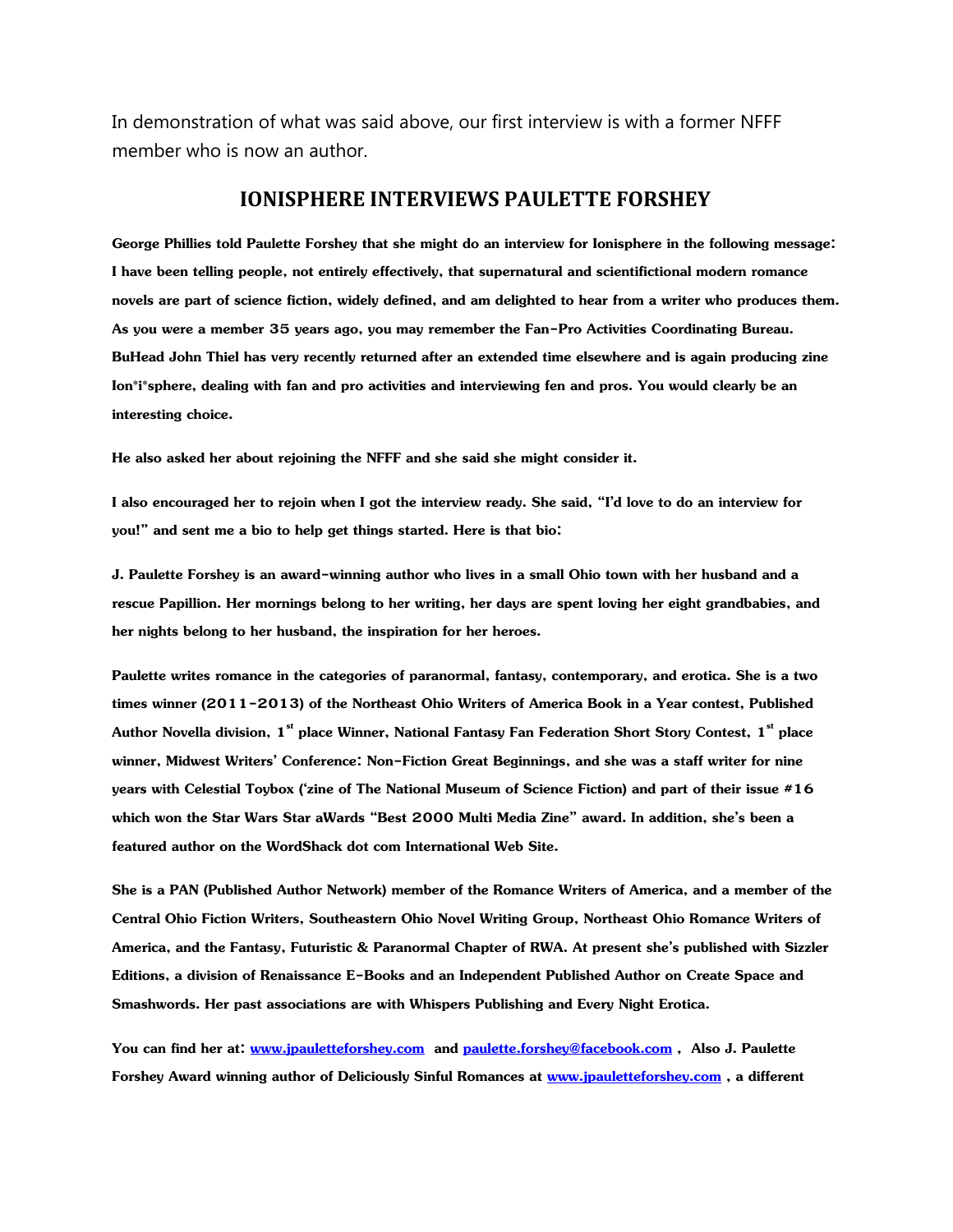**setting on the part of the reader writing her from this perspective, I assume. Her email here is [wyldkat58@yahoo.com](mailto:wyldkat58@yahoo.com) and her website is [http://www.jpauletteforshey.com](http://www.jpauletteforshey.com/)**

**And now the interview.**

IO: What was your NFFF story contest winner about? Could you give me the name of the story and describe writing it?

PF: The story title was "For Sale: Quaint Two-story Stone Cottage." It was about a realtor who was trying to sell a cursed cottage.

IO: Was the story written prior to your publishing anything professionally? Did it contribute anything to your going on to professional writing?

PF: Yes, it was written before I signed my first contract in 2010. Winning the first place and the prize of \$50 was a huge ego boost which spurred me on to bigger goals.

IO: What years were you a member of the National Fantasy Fan Federation?

PF: 2002 if I remember correctly.

IO: You speak, in biographical notes at your site, of some supernatural occurrences. Has the supernatural been a part of your life?

PF: Yes, all my life. I've had several dreams and premonitions that have come true and once met a ghost that offered me tea and well wishes in a hospital in Missouri. I'm a Wiccan/Pagan and my husband, who was the one in the hospital for an emergency appendectomy, thought it was funny that a deceased nun would show herself to me of all people. I still have the wooden rosary she gave me.

IO: Do you write in any particular genre?

PF: Romance and in sub-genres of contemporary, paranormal, fantasy and erotica. I believe in Happily Ever Afters and think there isn't enough of them in the world.

IO: Do you keep very close to science fiction and fantasy? Do you read Analog, Asimov's, and/or F&SF Magazine?

PF: I used to read F&SF years ago, but I haven't kept up with it. I mostly read Romance Writers of America's monthly magazine now.

IO: How important do you think fantasy is to the novels you write?

PF: Very important, when I write paranormals and fantasy stories the "world" building must be on target and believable or the readers won't go past page one.

IO: What fellow writers of fantasy romances do you like?

PF: Maggie Shayne, Mercedes Lacky, Elaine Bergstrom, and Mary Buckham to name a few.

IO: Have you ever attended a science fiction or fantasy convention or conference?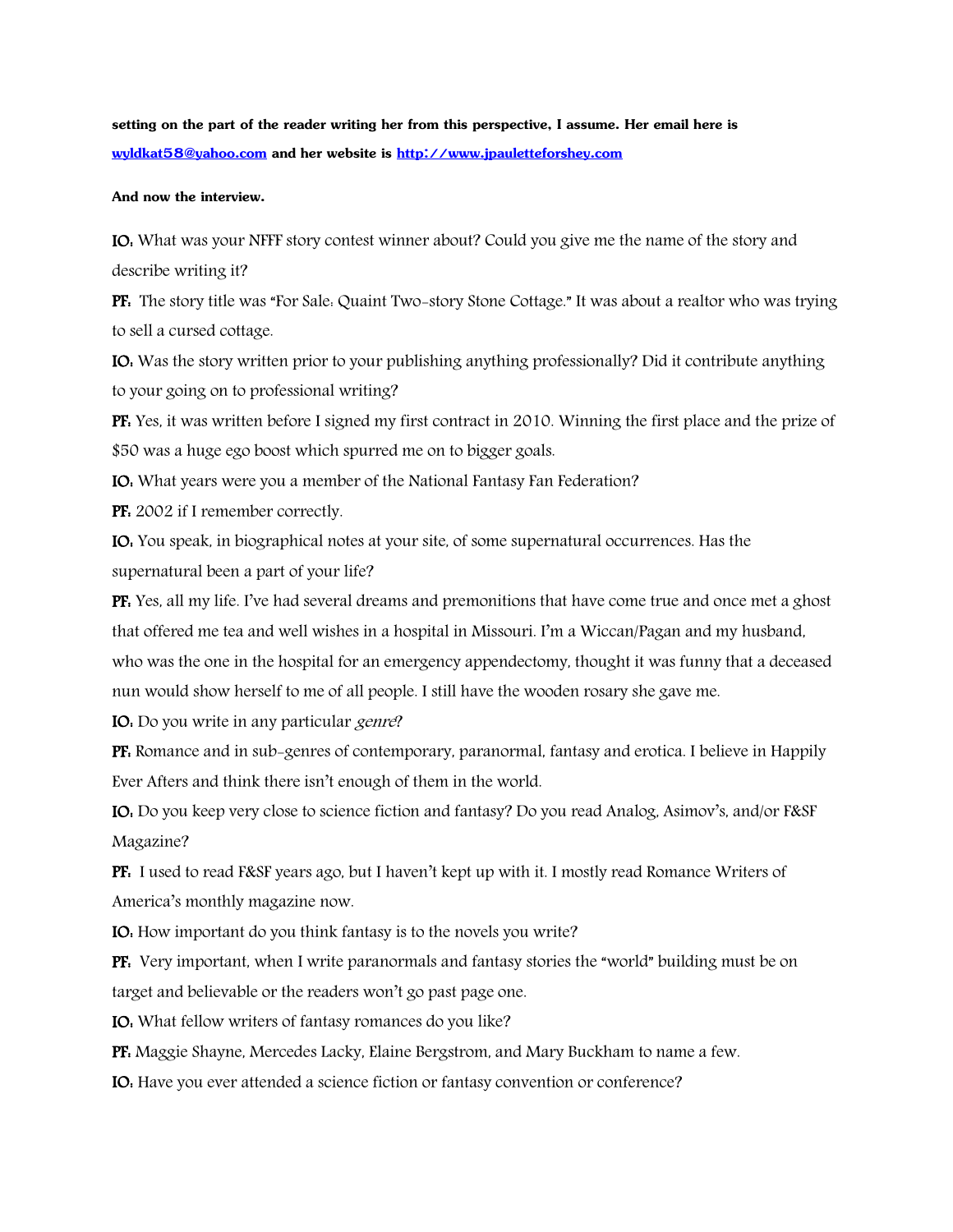PF: MARCON in Columbus, Ohio. I've attended several times and plan to go back.

IO: Is there anything else you would like people to know about yourself and your writing?

PF: I have one book out and hope to have a second book out next year in my TARCZAL series. I hope

everyone will love my "new breed of biters" as much as I do. I have books with ghosts and angels, too.

 Paulette also sent a copy of her N3F award story, which will appear later on in this issue.

## **News**

#### **Did you know:**

Several sf and fantasy magazines have Facebook sites? Search them by name: Analog, Asimov's, F&SF, and Weird Tales. Bewildering Stories, a weekly, publishes fan fiction. There are numerous fan sites at Facebook: SF FANDOM, FANEDS, FAANEDS, SOCIETY FOR THE PRESERVATION OF FANNISH FANDOM, FANHISTORY, SCIENCE FICTION, SCIFI FANDOM, FAPA (Fantasy Amateur Press Association) and N3F (our own at Facebook). SFF Forums has numerous forums for sf and fantasy fans. Surprising Stories[, http://surprisingstories.thiels.us](http://surprisingstories.thiels.us/) has science fiction by fans and pros, and a fandom column. efanzines[, http://efanzines.com](http://efanzines.com/) has a wide selection of recent fanzines on display. Wikipedia has science fiction and fandom information for research. Fancyclopedia 1, 2, and 3 are available on the net.

#### **IONISPHERE INTERVIEWS RICHARD LUPOFF**



**Richard Lupoff has a long background both as a fan and as a professional writer of science fiction and other forms of writing. He was in a sort of general movement when a lot of fans were turning pro, among them Harlan Ellison and Terry Carr, and there was a lot of talk in fanzines about all the fans who were becoming professional writers. Some of that talk was in YANDRO, and it wasn't so long before its editors, Robert and**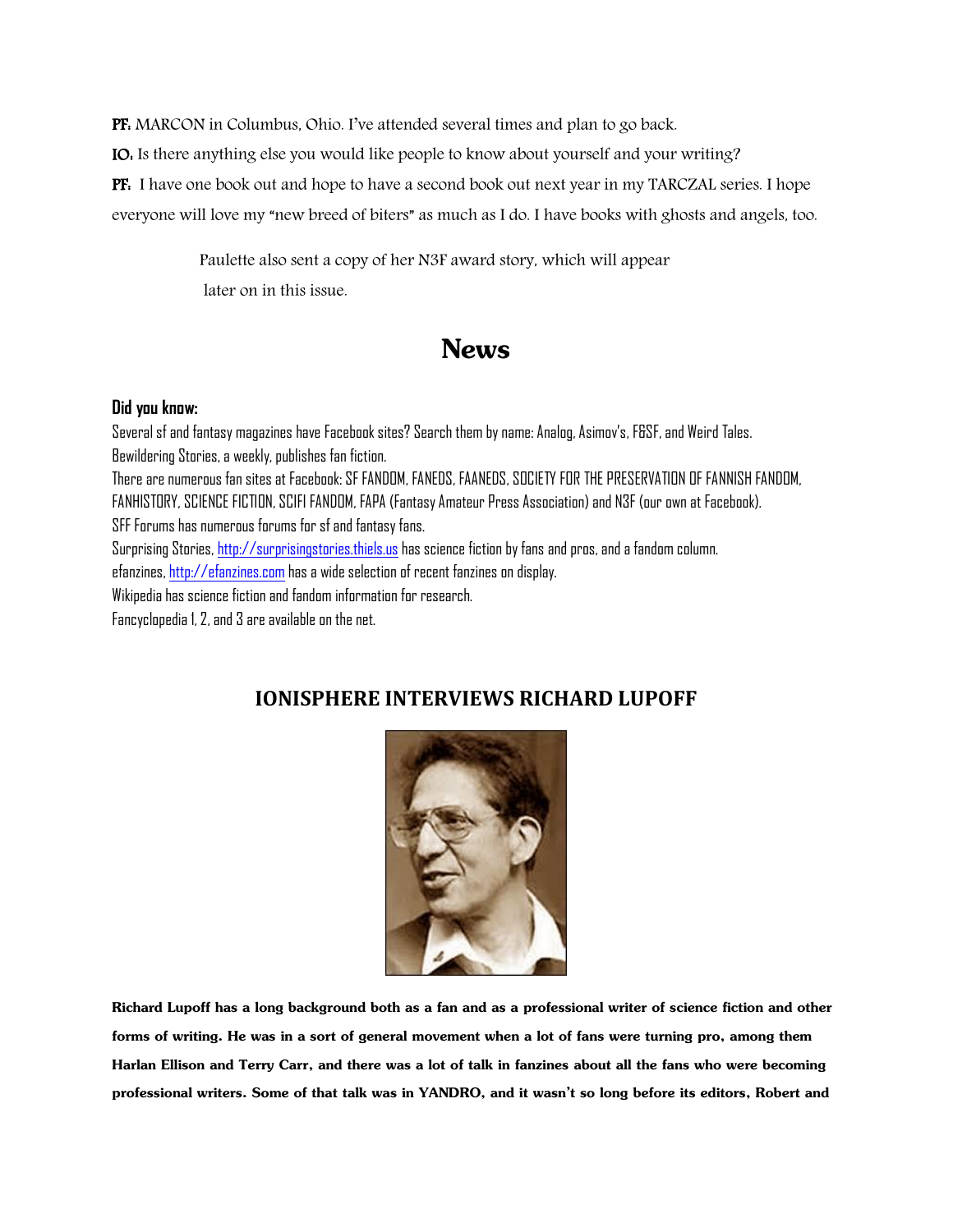**Juanita Coulson, joined them, along with their columnist Eugene Deweese. It was a kind of turning point in fan-pro transitions and for a long while was improving fan and pro relations, with remarks being made in the magazines about all the new writers who were coming out of fandom. Recently he was seen in F&SF with one of his time-binding short shorts about a man trapped in a day. It took the man over a decade between the first and the second story to escape. His email is [lupoff1975@att.net](mailto:lupoff1975@att.net) . On with the interview:**

IO: You're said to have been notable in fandom before becoming a professional writer. We know you had a fanzine called XERO, and were active otherwise. Can you describe your various activities and associations, with your own fanzine and the fanzines to which you contributed? In other words, the milieu at that time?

RL: Actually I became a professional writer before getting into fandom. I was fifteen years old, and worked as a "stringer" covering high school sports for many newspapers and radio stations, including The New York Times, New York Herald Tribune, Newark Star-Ledger, and Philadelphia Inquirer. I was a student at a dreadful boarding school at the time, was already an avid reader of science fiction and fantasy, and at the age of seventeen published my first fanzine, SF52.

 In science fiction I found a field that valued intelligence and creativity, and this became a central part of my life. In fandom I found a community that valued these same qualities, that was welcoming and supportive.

 The fanzines that I read were QUANDRY, published by Lee Hoffman, SLANT published by Walt Willis, OOPSLA! Published by Gregg Calkins, FANTASY TIMES published by Jimmy Taurasi and Frank Prieto, and a marvelous little offset=printed double fanzine, printed Ace Double fashion, COSMAG/SCIENCE FICTION DIGEST. I believe that the editor was Henry Burge, but I'm not sure.

 The fan community was relatively small in those days. In was one of those "everybody knows everybody" situations. Worldcons would draw a few hundred members, and of course there was no such thing as the Internet, so most fanac was based on paper correspondence or through fanzines.

 XERO came much later—in 1960. I'd been through high school, college, a few years in the army, been married and started a career in the computer business. My wife, Pat, and I had planned this as a conventional science fiction fanzine, but Xero took on a life of its own and turned into a broad-based journal of popular culture. Many historians credit Xero with being the first significant magazine devoted to the comic book as a serious cultural phenomenon.

 If anything, I suppose I'd have to say that Xero was a victim of its own success. Circulation grew from 90 to 300. Page count grew from 30 to 100. We added color pages and gatefold inserts. Everybody loved the magazine and we won a Hugo in 1963, but by that time careers and a growing family competed for time and energy, and we had to cease publication.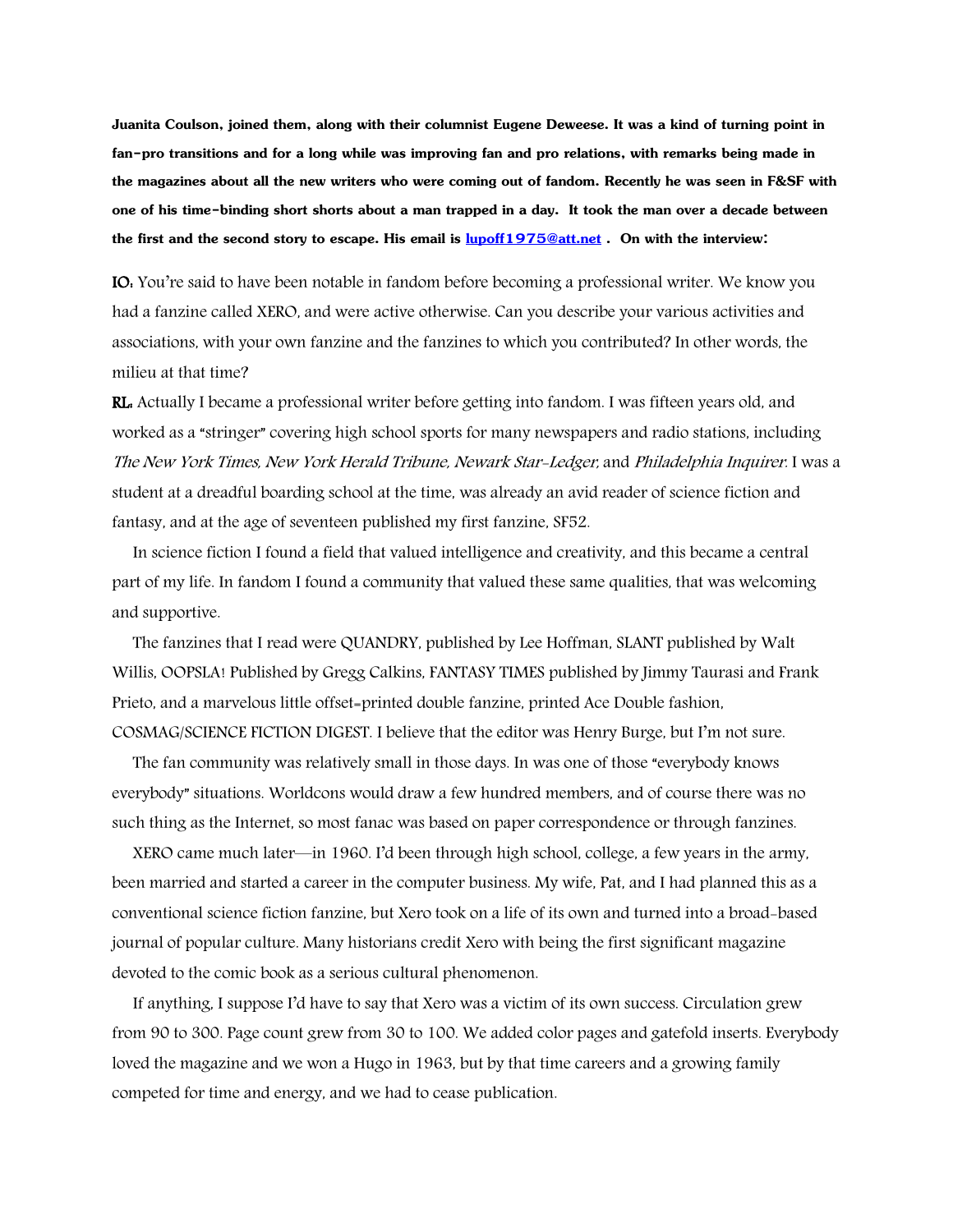IO: What was your first professional science fiction sale?

RL: In the early 1960s I started moonlighting as an editor at Canaveral Press. At my employers' request I wrote my first book, EDGAR RICE BURROUGHS: MASTER OF ADNENTURE. This was non-fiction, of course, and after more than fifty years it's still in print. I tried writing short stories with no notable success, but my friend James Blish suggested that I try a novel instead. He argued that the novel was a more forgiving and less rigid literary form than the short story.

 I thought that was pretty silly. I remember saying to Jim, "I can't dig a foxhole and you want me to shovel out the Grand Canyon." But Jim persisted, and with the support of my wife, Pat, and friend Andrew Porter, I produced three sample chapters and an outline of a novel called ONE MILLION CENTURIES. I showed the proposal to Terry Carr at Ace Books. He wanted to buy the book but his boss, Donald Wollheim, vetoed the idea, in part, as he put it, "I notice that your protagonist is a Negro and we know that Negroes don't read books so who would buy this one?"

 Next I showed the proposal to Larry Shaw, an editor at the old Lancer Books. He said he'd have to get approval from one of the publishers there, Irwin Stein and Walter Zacharius. I'm not sure which of them signed off on the book, but Larry got me a contract and the book was published successfully by Lancer in 1967 and later reprinted by David Hartwell at Timescape/Pocket Books.

 I finally did sell a short story, with Frederik Pohl's encouragement. Oddly, although Pohl was editing GALAXY at that time, he didn't actually buy the story. Ed Ferman bought it and ran it in THE MAGAZINE OF FANTASY AND SCIENCE FICTION. And since then I've lost count of how many short stories I've sold. I'd guess, around 100.

IO: Rather outstandingly, a three-part-story about time paradoxes appeared in F&SF over a period of thirty years, the titles relating to a time of day. Would you describe what you had in mind in writing these stories? They appeared to be a kind of jape. Did you hear a lot back about these stories? We'd like to look behind the scenes a bit about the circumstances surrounding this ongoing fictional exploit. RL: Did I hear a lot back? Are you kidding? The first of these stories, "12:01 PM", was made as a 30 minute TV film, scripted and directed by Jonathan Heap and starring Kurtwood Smith. It was an academy award finalist. Then there was a feature-length film called simply "12:01" starring Martin Landau, Jonathan Silverman, and Helen Slater.

 There was also a serious uproar when a film called GROUNDHOG DAY was released, with large chunks copied from 12:01 PM. The result was a lot of lawyering but no settlement, and I finally dropped the matter as too much of a headache to continue.

 As for a "jape"? Certainly not. 12:01 PM was a very serious story, a piece of metaphoric autobiography. Myron Castleman ("I am the MAN in my CASTLE") was my stand-in. He was doomed to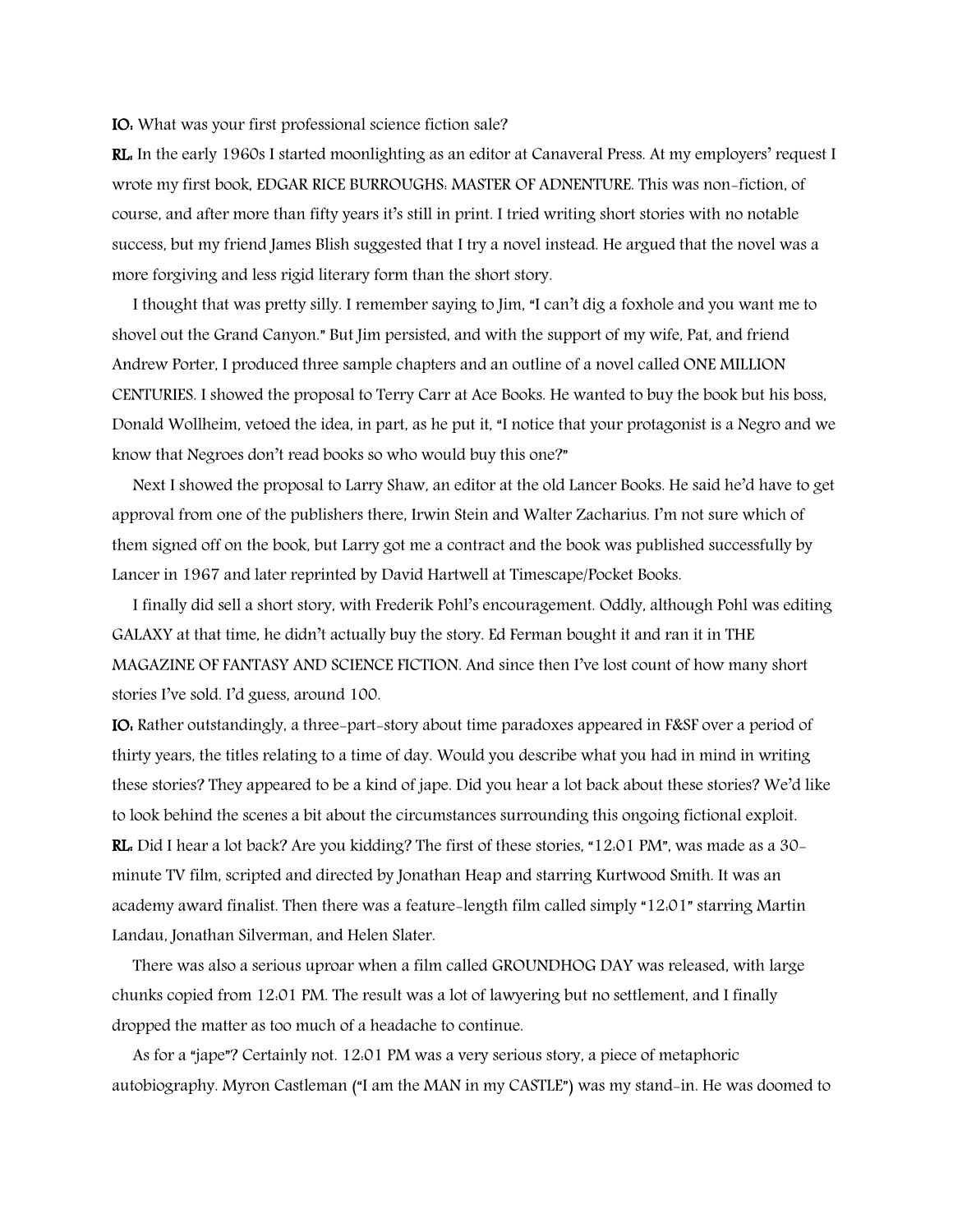relive the same crushing hour over and over. I had felt, in the late 1960s, that I was doomed to a drab corporate career while I wanted to sit in front of my tomato-red Selectric and write books. A number of my works are autobiographical, and 12:01 definitely falls into that category.

 The story (and the 30-minute film) end on a note of despair. Many years later I took pity on poor Myron Castleman and wrote 12:02 PM, in which he escapes from his time trap. 12:03 PM describes a further adventure, and there's a plot for 12:04 PM slowly taking shape in my brain.

IO: What would you list as your science fiction and fantasy works? We were not able to find a really clear bibliography on the internet.

RL: Several years ago Dave Nee created a pretty good bibliography of my works. It appeared in my collection BEFORE 12:01 AND AFTER (Fedogan and Bremer). More recently my editor at Bold Venture Press, Audrey Parente, created a more up-to-date and more comprehensive bibliography, which is included in my collection DREAMERS' DOZEN. I recommend the Parente bibliography because it includes many works published more recently than the Nee version.

 You'll also find a pretty good bibliography on the ISFDB (Internet Science Fiction Data Base) website. IO: Do you still take part in science fiction fan activities? Do you attend conventions?

RL: Some years ago my friend Frank Robinson asked if I would consider getting back into fandom. I'd never considered that, but I finally devised a reply, "No." Frank asked "Why Not? Do you have anything against the fans?"

 "Not at all. My years in fandom were some of the happiest and most enjoyable times of my life. I have nothing but good feelings about the fan community and gratitude for my grand experiences in fandom, and nothing but good wishes for today's fans.

 "But those days were a past chapter in my life. Now it's somebody else's turn to do those things. I could no more put on a propeller beanie and become a fan again than I could go back to college and become a frat boy again or re-enlist in the army and become a soldier again."

 I do occasionally contribute a piece to a fanzine, but very, very seldom. Pat and I do attend the annual Southern California Collectable Book Show and Sale, held in Glendale each spring. And I do bookstore readings and similar events from time to time. But as to major conventions, as I said, I'll be in the cheering section but it's really the turn of another generation to get out on the field and have all that fun.

IO: Were there meeting places in New York City where you met such people as Pohl and Blish or did you see them at conventions?

RL: There was a long history of science fiction fan clubs in New York. Once I was out of the army and Pat and I were living in Manhattan, we became active members of the Fantasy Film Club—a group run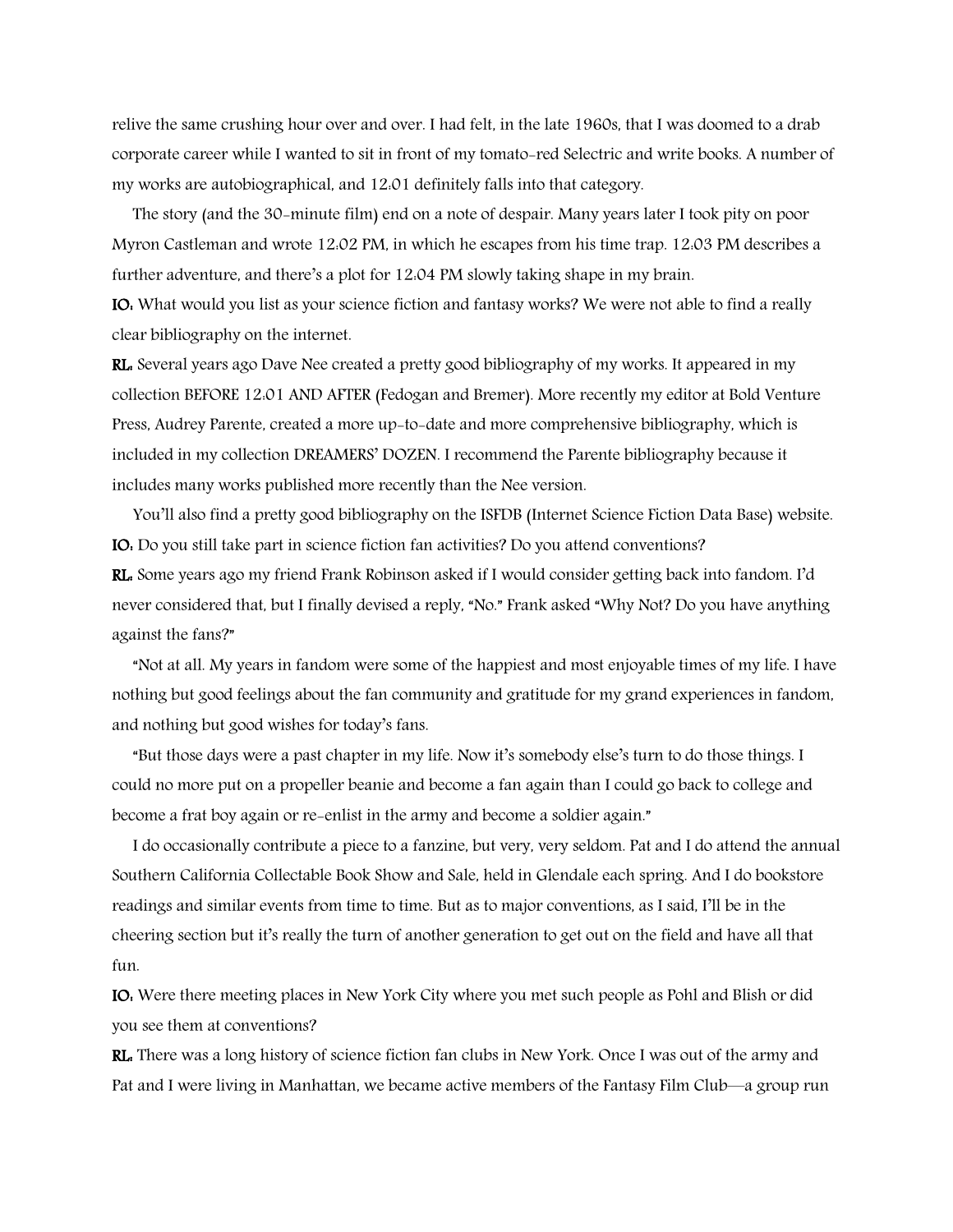by Chris Steinbrunner, who was film manager for a TV station and set up a wonderful series of screenings. Remember, this was before videos. Once a film was out of the theaters, it was almost impossible to get access to a print, but Chris had all the right connections and the club put on many memorable screenings.

 As for more mainstream science fiction clubs, we joined the New Futurians ( a revival of a club of the 1930s and 40s). In the fashion of such groups, there were weird fan politics that led to the breakup of the club, but out of its broken parts there emerged the Fanoclasts. This group attracted many present or would-be pros including Algis Budrys, Larry Shaw, Lee Hoffman, Ted White, and cartoonist Steve Stiles.

 James Blish had been a member of the original Futurians, and we invited him to join the revived club, but he was commuting weekends to Milford, Pennsylvania and the club met Friday nights, so he was unable to participate. Still, we became friends and Jim would occasionally join us at a favorite restaurant for dinner, or we would exchange visits between our apartment on the Upper East Side and his *pied a terre* in Little Italy.

 I didn't know Frederik Pohl nearly as well as I knew Jim Blish, but we may have met at a meeting of the Hydra Club, a sort of forerunner of SFWA that met periodically in New York. We struck up more of a postal relationship, although I do recall a telephone conversation that we had not very long before his death. He had remained active and his mind was still sharp when he was in his nineties. IO: What do you think about today's science fiction as compared to earlier days? RL: My reading is pretty varied nowadays. The two most recent books I've read were THE MANOR, a huge, brilliant novel by Isaac Bashevis Singer set mainly in nineteenth century Poland, and THE WATCHER AT THE DOOR, a collection of science fiction, fantasy, and horror stories by Henry Kuttner, all of them published between 1937 and 1940. That won't tell you anything about present-day science fiction.

 My general impression, however, differs from Sturgeon's Law ("90% of everything is crap"). Rather, I believe that the normal distribution curve applies to science fiction of any era. There are a few pieces of utter garbage that somehow manage to make their way into print…and also a few works of sheer genius…and the great mass of writing that falls between those two statistical book-ends.

 I'll only mention two relevant books that I've read recently. One is VERSION CONTROL, a very long and staggeringly brilliant science fiction novel by Dexter Palmer. The other is THE BURIED GIANT, a wildly overrated, vaguely Tolkienesque fantasy novel by Kazuo Isahiguro. By all means, read the Palmer book and by all means avoid the Ishiguro!

⊞ ॐ !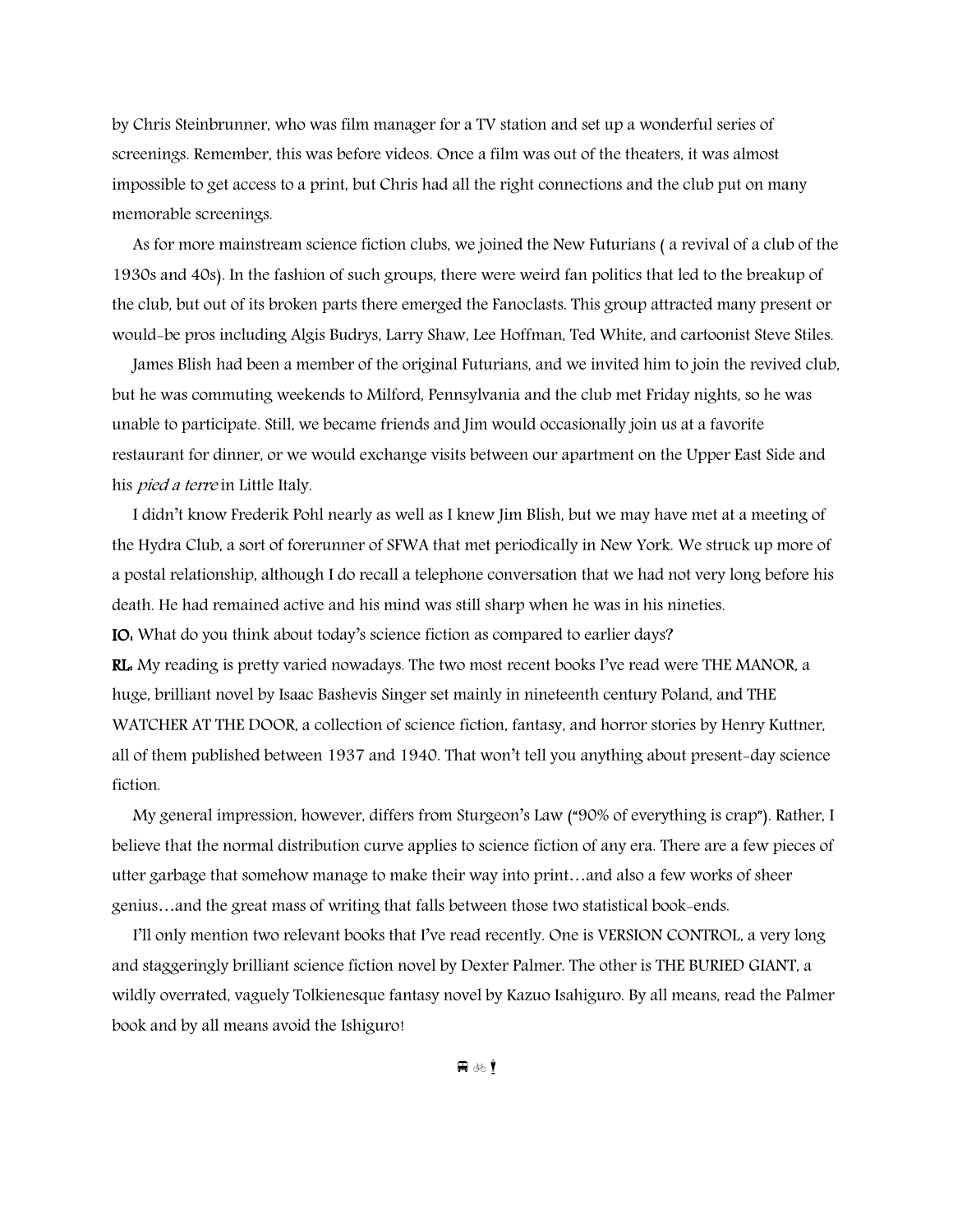**Paulette Forshey sent a copy of her story that won the NFFF story contest:**



For sale: Quaint Two-story stone cottage

#### *By Paulette Forshey*

 The Realtor stood there unaffected by the beauty surrounding him. Because he truly knew all about the cottage, its appeal quickly faded away. The whiteness of the picket fence and quaint two-story cottage would have blinded the eye if rose vines hadn't softened the glare. Those lush green vines and deep-red flowers were a beguiling splendor. Their fragrance permeated well beyond the confines of the sharpened picketry with an excessive sweetness, a scent that seemed to coat one's teeth and mouth with a sugary substance by just taking a whiff.

 He watched as the couple exited their car, and in pure reflex, he glanced back towards the cool, shadowed woods, surveying the area for any movement. Noting a slight rustle here and there of the undergrowth, he glanced upwards and sighed in relief. " The sun was still high enough in the sky he should have plenty of time to show the cottage before..." He shook his head as though this would help him clear his mind of the thoughts that had crept in. Turning his attention back to the couple, he unconsciously began drumming the fingers of one hand on the hood of his car. The young husband and wife broke into smiles catching sight of the cottage, and the Realtor smiled too. The cottage and grounds always had just enough whimsical wildness to its orderliness to charm even the most die-hard unromantic. To those who lived and breathed romance, well, sighed the Realtor to himself, it was like an aphrodisiac, and these two were certainly romantics. As the couple approached him, his attempt at a sincere smile was nearly betrayed by the slight twitching of one corner of his mouth.

He took them upstairs to see that area first. He was not going to show this couple the cellar...that cursed dark hole. "You should see the master bathroom. It has a beautiful mosaic tiled hot tub big enough for four people." The Realtor rambled on, listing this item and that about the upstairs as he led them into the room. "Indeed, the master bedroom is suitable to include a small office. In this corner you could place one of those antique writing desks. You did mention you collected antiques." He prompted then let them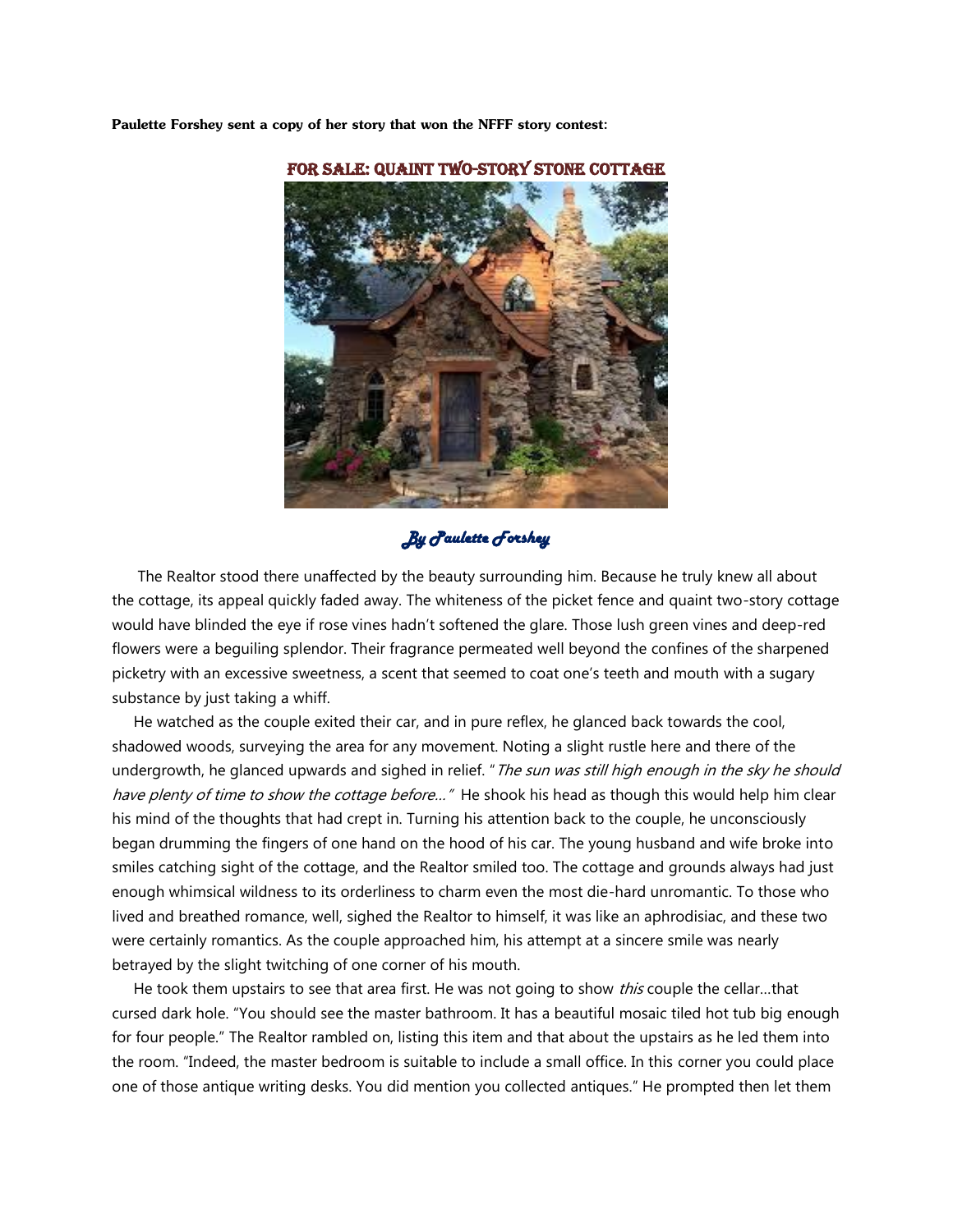chat as his thoughts drifted. "Antiques. Old things. Ancient things. Things that no man should know exist. Oh, Bloody Hell, he'd still love to burn this place down. No, he gritted his teeth. No, he'd tried to do that once and learned to value the old woman's parting words the hard way." His left hand flexed its fingers around the handle of the cane it rested on, the cane that was now a constant reminded of that mistake.

 Two weeks after he'd shown the cottage for the third time and lost another perspective buyer to the creatures, he thought to take matters into his own hands. The fire had caught nicely at first. Only instead of following the path he'd made for it, the flames behaved as if they had a mind of their own. They leapt onto him, eating at the flesh of his left leg even as he tried to smother the flames with his jacket. It wasn't until he begged the forgiveness of the cottage for his transgression that the flames died out, leaving him with a twisted blackened limb as a reminder of the bargain he'd made.

 The couple milled around the room, and he closed his eyes as his thoughts flew back six months before when he'd signed the papers that gave him ownership to this place. He'd been very pleased with himself that day. First for the bargain, he'd made, and second for profit he was already tallying up in his mind. That's when the old woman had smiled. Then before the ink was barely dry, when the few antique coins she'd insisted on being paid with had passed from his hand to hers, she'd laughed a dry brittle laugh. With eyes ancient, Hematite dark and shining, she told him just how much his bargain and profit were truly worth.

 "Heed my words." She spat the utterance at him, shaking one puny, gnarled finger in his face. "Heed my words, merchant of abodes. By only silver and coin may ye rid yourself of this accursed home. Without any heirs of my own, I was forced to do as those in time past must and what you must do now. This house you have purchased for silver and coin now rests on what was once the lair of the Dark Lord of Toberon. Silver and coin, cold and hard, must pass from hand to hand, that was his curse. To try all else will lash ye back three times fold. Ages past when man was but a feeble thing crawling about on this earth, Great Dragons, Wizards, Fairy Kings and Queens, and Dark Lords ruled unchallenged. One such Dark Lord, the Lord of Toberon, stole a Great Dragon's Fairy Bride. Not for love or lust did he do this deed, but for mere silver and coin did he. The Great Dragon who worshipped his new bride understood lust and love, but something unimportant as cold, hard, silver and coin were beyond his realm of reasoning. His bride stolen by the Lord of Toberon was killed trying to escape those who had bought her. The Great Dragon's grief was so vast he cursed the Dark Lord and those who had bought the Fairy Bride for all times to come, trapping them to this plot of earth and turning them into feral minions. As was the first bargain, and this ye just struck. All bargains that ye make of this place must be done between a day's setting sun and a new moon's full bloom, or the beasties of Toberon will overrun not only ye nights…but thee days as well."

 Now, he was a man schooled better than most of his boyhood chums. A man who was known to keep his wits and wallet about him at all times. He remembered laughing at the old woman and originally thought her to be quite senile if not melodramatic, until she introduced him to the *other* inhabitants of the cottage, or to be more precise the cottage's cellar. He shivered in revulsion of *that* particular memory. She had taken him to a narrow door nearly hidden, nestled between a wall and a shelved storage case in the far reaches of the pantry. Down into the cellar she led him; he found his will would not let him do anything else but follow her. She had spread her thin, frail arms wide and proclaimed, "These are the descendants of the Dark Lord's and his minions of which the world and even time has forgotten." Horrified, he stood as they had gathered eagerly around him watching, grinning and drooling as the old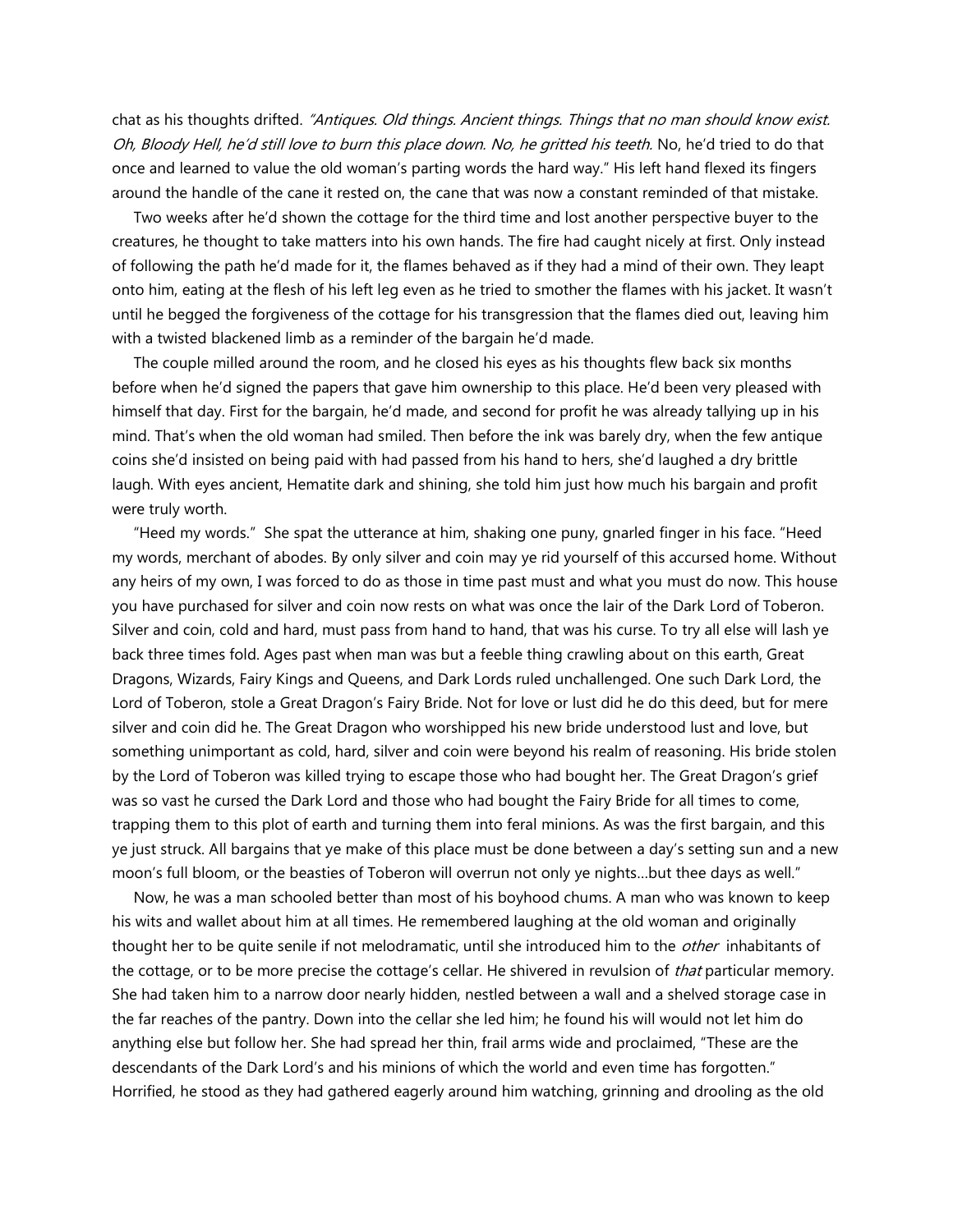woman introduced them to their new keeper.

 The Realtor tore himself from his thoughts as he watched the couple inspecting the room. So alike, and yet he hoped so unlike the last couple that had viewed the house—well, at least he was able to cover up that. He shuddered as if cold. The husband noticed.

"Is there a draft by that window?"

 "No, oh no, there isn't, but please feel free to see for yourself." The Realtor stepped to one side as the man came over to the window. The young man ran his hand around the glass and frame. The woman disappeared behind a narrow door. Both men were suddenly startled, the Realtor more, when the young wife squealed shrilly as if harmed in some way. The Realtor glanced out the window as they hurried over to her. "The sun was still high enough, wasn't it?" he thought. "Besides, they never came up this far into the cottage, well, that he knew of they didn't."

 "Oh, Jonathan, the closets are huge!" the young woman gushed. "I never would have guessed! This house must have many surprises to it."

The Realtor feebly smiled, relieved. "If they only knew," he pondered to himself. Then, "Oh, dear" as the wife insisted on inspecting the kitchen next. The prospective couple was opening and closing cupboard and closet doors in the kitchen. Peering in, glancing about, the woman would occasionally make a sniffing sound as she checked for heaven only knew what odor. He knew there wasn't, shouldn't be any smell. The lime *should have* taken care of that. Oh, how he wished they would clean up after themselves.

 Out of the corner of his eye, he saw a small dark form dart around a corner. He jerked his head around. Did the couple see what he had? No, they did not seem to notice. He hoped it had been a mouse and not…no, he would not think what else it might have been. Perspiration broke out on his forehead. He mopped at it with his handkerchief and then, spying a small muddy taloned handprint on the wall, wiped it away quickly. Smiling weakly at the couple, he mumbled something about the heat, hoping the couple hadn't observed his actions. He made a mental note to fasten the cellar door more securely, since it appeared they were becoming bolder now that no one was living in the cottage. "This would not do. This would not do at all," he mused.

 The man moved over to and entered the pantry. The Realtor held his breath, praying and yet knowing his prayers would not be answered. The young man stepped back out into the kitchen. "There's a door way back inside here, where does it lead?"

 "Door? Really, are you sure? I wasn't aware of another door." The Realtor nervously smoothed down his tie.

 "Yes, there is a door, and that seems to be where the funny smell is coming from." The young man stepped back into the pantry, his wife following him. She stepped closer to the door. "Yes, there is a door, where does it lead?" The man moved over to the cellar door, grasping the doorknob. First, he twisted it, and then gave it a hard jerk. The door remained stubbornly stuck.

"Please don't let him ask me to open that door. Please don't let him ask me." He prayed silently, to himself. "Let him move on to another room."

 The man stared at the cellar door and wrinkled his nose. "What is that funny smell?" The Realtor did detect some unusual scent. "Could they have dragged something home on their own?" he wondered.

 The Realtor fumbled in his pockets. "It must be a basement." Basement sounded much better than cellar, but the word *cellar* described perfectly what it was. Basements were dry, clean, smooth-walled, hard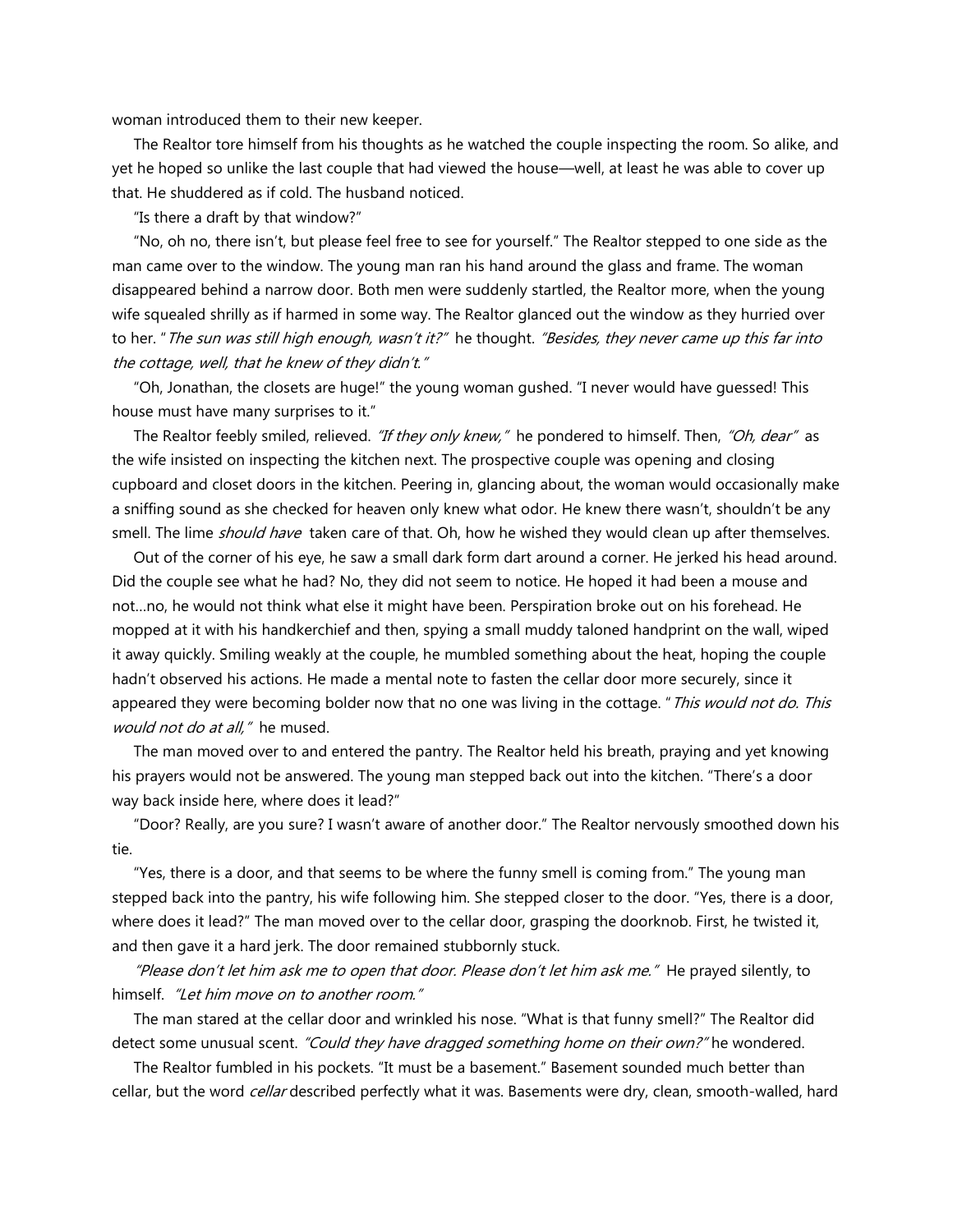solid floored, with lights, many lights, lots of light.

This place had none of those things and plenty of…other…things.

 A wetness that seeped up into and on the partially concrete floor to form intricate delicate patterns of symbols and writings long since forgotten or perhaps never known to man. Stones cut to fit expertly together forming walls that even the thinnest blade of a knife could not clip between their seams, walls that nothing should have been able to pass through but some things did. Walls and overhead rough beams glowed brightly with a luminescent purple mold that at times appeared to expand and contract as though it might be breathing. Shadows that flickered, fluttered, and became frightfully cold.

 He patted his jacket and fumbled in his pockets. "I must have the key to that door here somewhere." "Why must they always find the cellar and ask to see it?" Unfortunately, he knew the answer to that question.

The couple was beginning to eye him suspiciously.

He wanted to be rid of this house and everything that came with it, but at what price. "Oh, please don't let this end like the last viewing. Let them wait until the time is right." He repeated this over and over in his mind as he placed the key in the lock and slowly turned it. He stepped to one side, allowing them to go first. They oohed and ahhhed at the rich seasoned oak lining the corridor leading down into the cellar. Since the cellar door swung inward to open, one could not see the deep grooves and gouges to the back of the door. These could only be seen once the door was closed. Thankfully, the mold that grew back daily to cover the stone stairs like a carpet (which many thought it to be on first sight) hid the deep scratches left forever embedded on their surface. The couple didn't notice that upon seeing a shadow flickering dancingly on the wall ahead. The Realtor first hung back, and then silently crept up the stairs as best he could to shut the door behind them.

 The prospective couple continued on to round the corner into the dimly lit orifice oohing and ahhhing at the patterns on the floor.

 The Realtor came out the front door, locking up carefully. He looked up to the sky. The sun was beginning its descent. Those in the woods waited, watched and drooled. Small, only three or four feet in height, they were naked save for the thick dark hair that covered their bodies. Their eyes would glow red in the approaching eve-light matching the crimson of their wide mouths where many sharp teeth glowed dully. Those in the woods waited, watched and drooled. The Realtor entered his car and drove away at a leisurely speed. There was no need to hurry. There would be no sale today, he mused. He would be back in the morning to clean up any leftovers and dispose of the car. Those in the woods waited, watched and drooled. The Realtor's car disappeared around a bend out of sight. Those in the woods scampered joyously to the house to join those already in the cellar, grinning and drooling as they hurried.

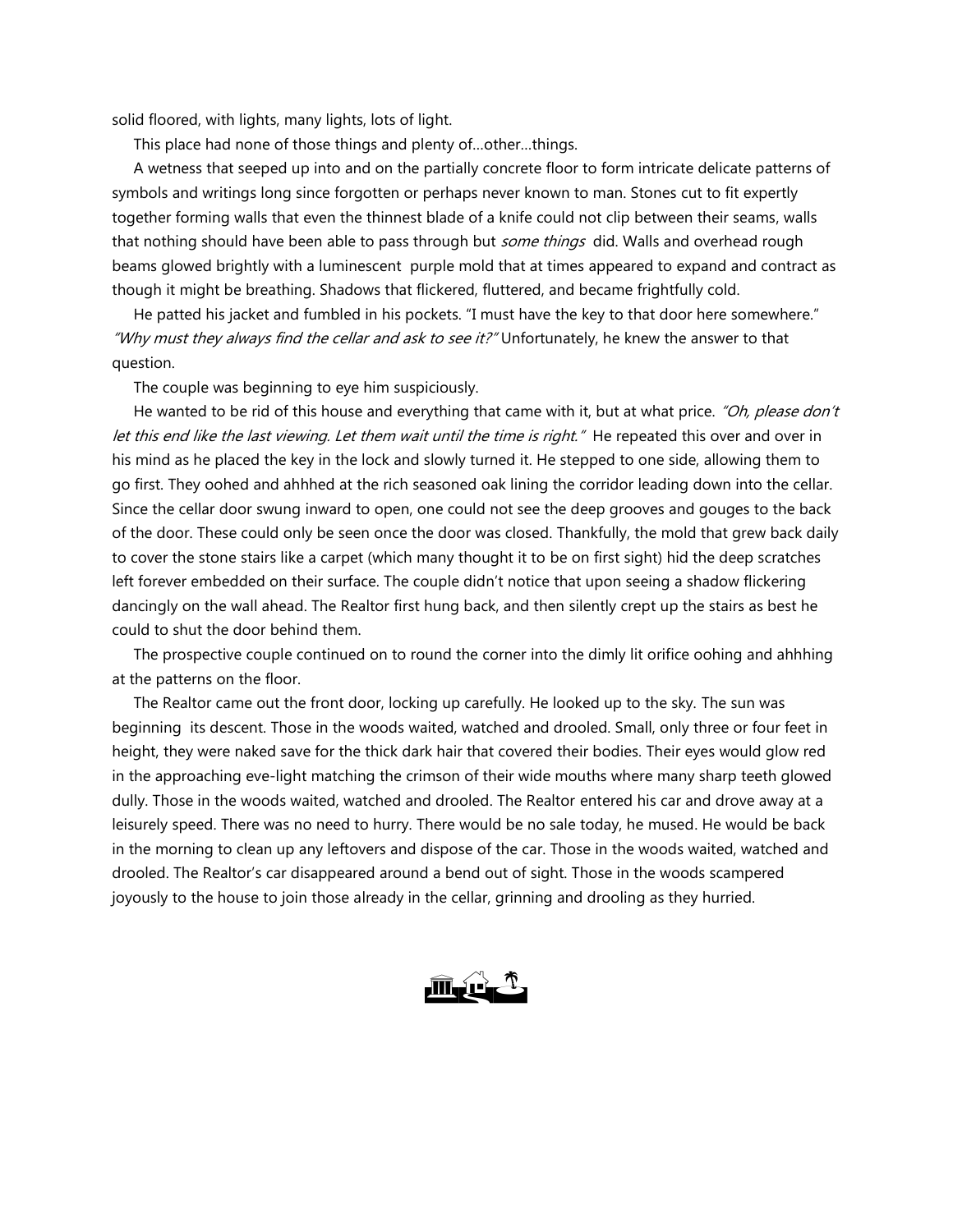# *Quote from Clark Ashton Smith*

"The amber sail was taut with the favoring wind, and the barge sped onward all that day, cleaving the amaranth waters with its dark prow that reared in the carven form of an ebony goddess."